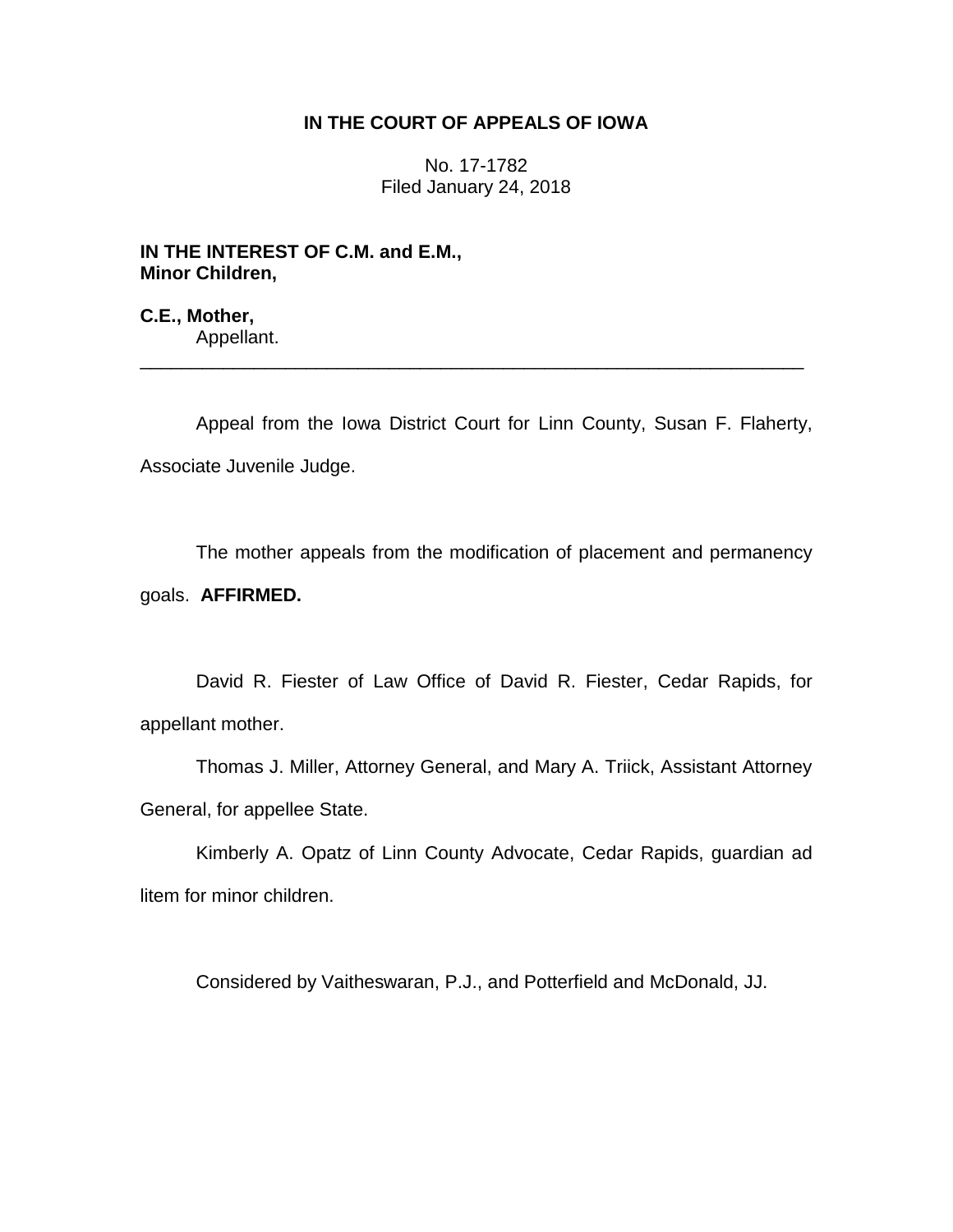### **POTTERFIELD, Judge.**

The mother appeals from the court's modification of disposition, transferring placement of the children, C.M. and E.M., and changing permanency goals from reunification to the modified placements. Custody and guardianship of C.M., born May 2005, were transferred to her maternal uncle pursuant to Iowa Code section  $232.104(2)(d)(1)$  (2017). Custody and quardianship of E.M., born March 2009, were transferred to his father pursuant to Iowa Code section 232.104(2)(d)(2). The court declined to proceed with termination of parental rights. The mother argues the State failed to make reasonable efforts towards reunification and that she should have been granted an additional six months to achieve permanency.

# **I. Background Facts and Proceedings.**

Before this action, the mother had physical custody of E.M. and the father regularly exercised visitation. E.M.'s father, who lives in North Dakota, has been involved in the child's life and has shared joint legal custody with the mother. C.M.'s biological father did not participate in these proceedings and could not be located. The children and their mother had previous involvement with the juvenile court system in Illinois, where the children were removed as a result of the mother's substance abuse. The mother accused E.M.'s father of domestic abuse in Illinois, and protective orders against both parties have been filed in Illinois, North Dakota, and Iowa. The children were removed for a period of over two years due to the mother's issues with substance abuse. During that time, the children lived with their uncle and grandfather, the same uncle who was granted custody of C.M. in this action.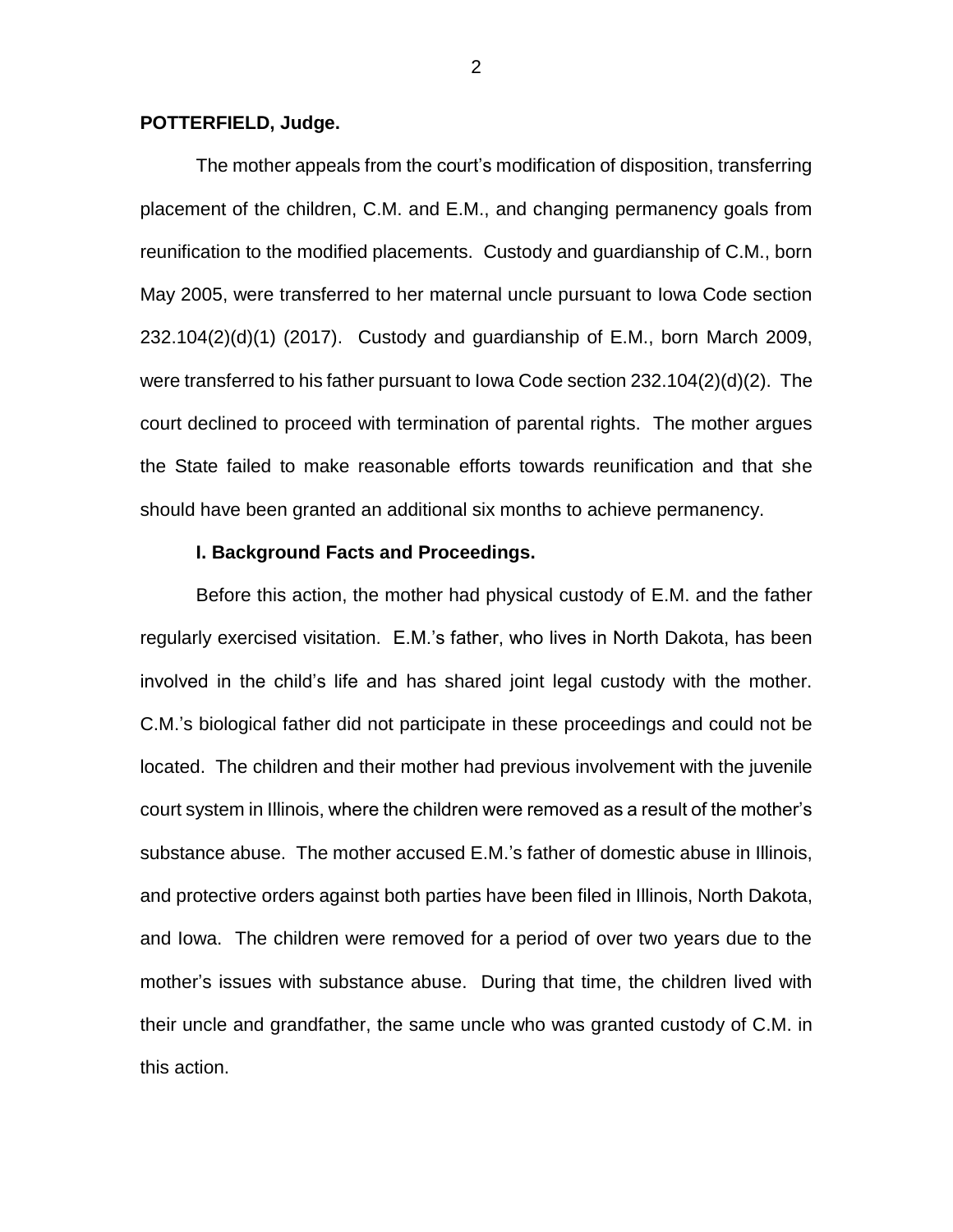In November 2016, in Iowa, the mother was charged with operating while intoxicated and child endangerment when she drove intoxicated with E.M. in the vehicle and left C.M., then eleven years old, home alone. The court removed the children to a foster home and adjudicated the children in need of assistance (CINA). The dispositional order placed custody with the Iowa Department of Human Services for purposes of foster care.

The mother is a self-admitted alcoholic. She was required to complete random drug testing, a substance-abuse evaluation, and substance-abuse treatment and stay sober. She did not show up for six out of her fourteen testing dates. In February 2017, the family safety, risk, and permanency (FSRP) worker found both full and empty alcohol bottles in the mother's home. In March, C.M. complained that her mother was intoxicated during a phone call. The mother is in Alcoholics Anonymous and a church-sponsored substance-abuse program. She attended substance-abuse treatment, but she was discharged without completion in late June.

In May 2017, the mother's father, who provided her with financial and emotional support, passed away. C.M. believed her mother to be intoxicated at the funeral and both children reported that they felt their mother was getting upset with them during phone calls during this time. The mother tested positive for alcohol use on June 14, 2017.<sup>1</sup>

The children visited E.M.'s father from June 15 to July 15, 2017. After their visit, the mother's visits were delayed when she refused to participate in visits

 $\overline{a}$ 

 $1$  The mother claims the test is not accurate.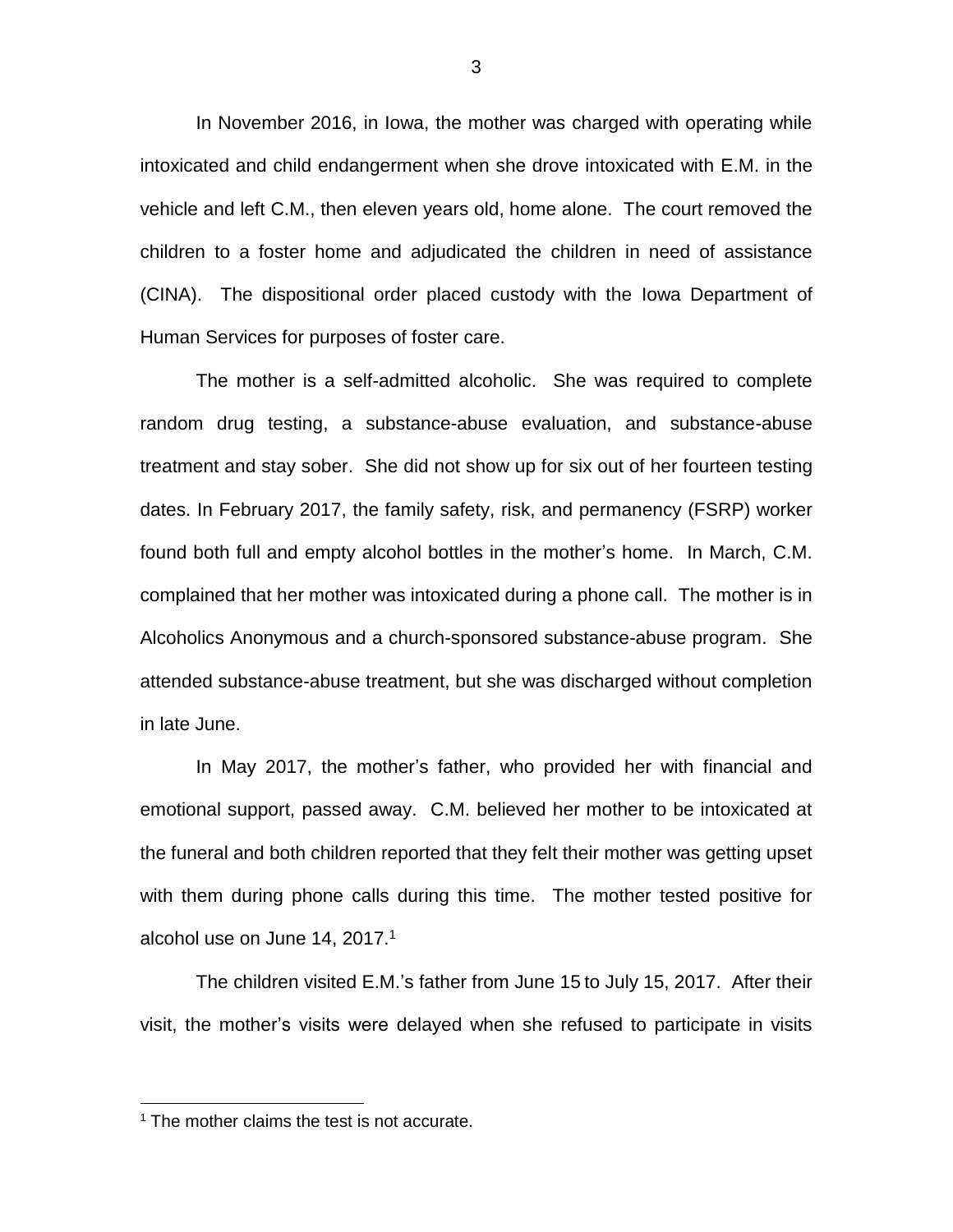where a particular DHS worker was present. The mother claims the DHS worker was turning her children against her, and she was encouraged to speak to the worker's supervisor to resolve any issues. While DHS reached out to the mother, the issues were not resolved. The mother did not resume visits until late August. At that time, the children requested that visits be fully supervised since they had not spent time with their mother in over two months. The mother did not engage in regular phone contact with the children during this time. Since August, the mother has not fully resumed regular visits or phone calls with the children.

# **II. Standard of Review.**

"We review CINA proceedings de novo." *In re J.S.*, 846 N.W.2d 36, 40 (Iowa 2014). Our primary concern is the children's best interests. *Id.* 

#### **III. Discussion.**

First, the mother argues the trial court erred by transferring custody and changing the permanency goals of the children because the State failed to make reasonable efforts towards reunification pursuant to Iowa Code section 232.102(12). Specifically, the mother argues reasonable efforts were not made because there were eight visits cancelled and not made up and the children were permitted to leave for four weeks to visit E.M.'s father.

The State argues error is not preserved on the issue of reasonable efforts. "The Department has an obligation to make reasonable efforts toward reunification, but a parent has an equal obligation to demand other, different, or additional services prior to a permanency or termination hearing." *In re A.A.G.*, 708 N.W.2d 85, 91 (Iowa Ct. App. 2005). Parents must make such complaints to the juvenile courts; a complaint to DHS is not sufficient. *In re C.H.*, 652 N.W.2d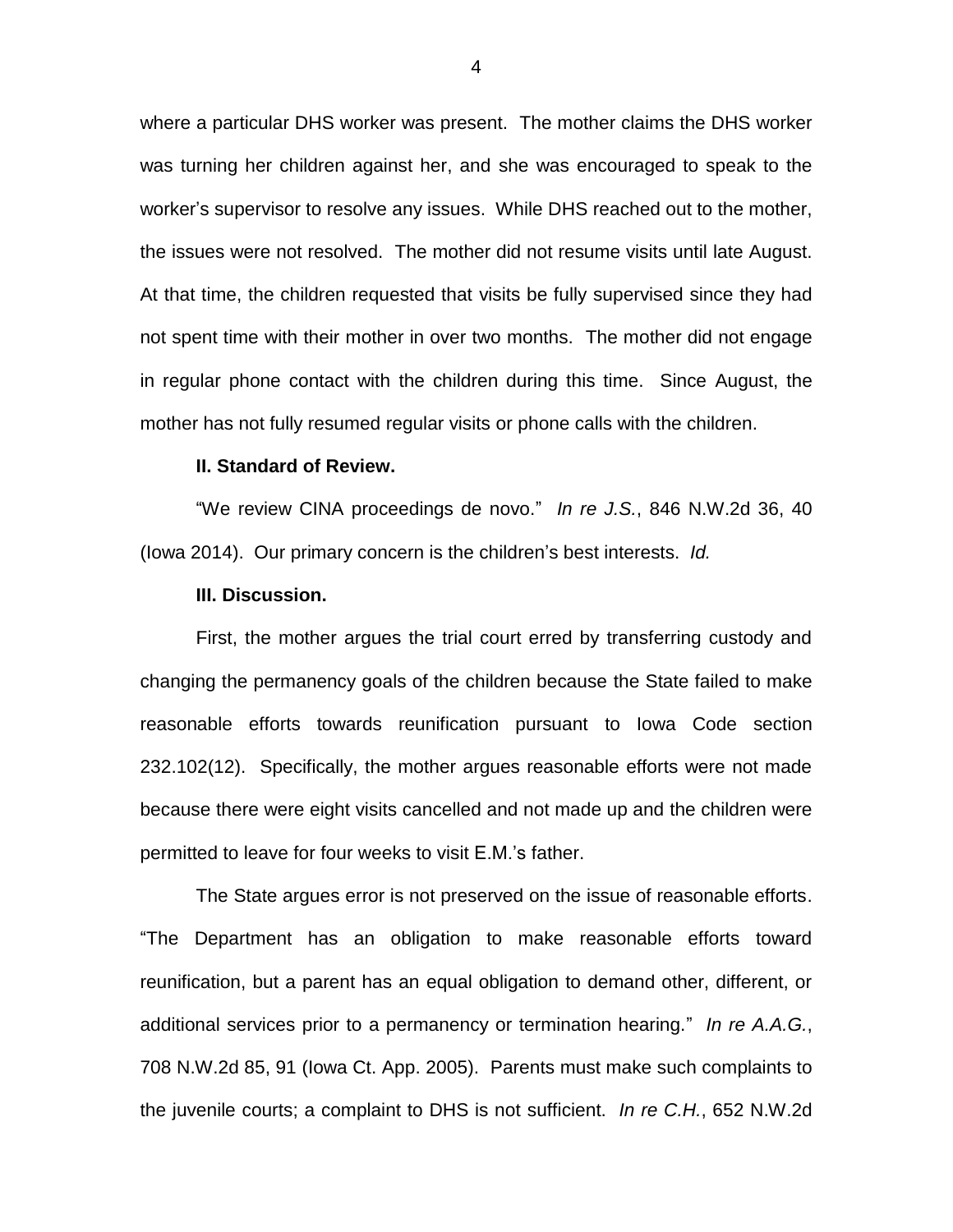144, 148 (Iowa 2002). The mother apparently discussed missed visits in a May 2017 hearing. In a May 10th order, the court stated, "no party has requested additional services or assistance." There is no other mention in the record regarding the missed visits.

The mother objected to the children's summer visitation with their father. The court overruled her objection. The father's month with the children prevented the mother from seeing them but did not impede her progress with reunification in other ways. During this same time period, the mother tested positive for alcohol use and stopped attending substance-abuse treatment.

Next, the mother argues the juvenile court erred by not granting her another six months to achieve permanency. Iowa Code section 232.104 allows the court to grant parents an additional six months when there are "specific factors, conditions, or expected behavioral changes" to cause the court to believe there will no longer be a need for removal at the end of the six months. Iowa Code § 232.104(2)(b). The mother argues she was making progress towards reunification until her father passed away, the children left for a month-long visit with E.M.'s father, and a urine test came back positive for alcohol, which she claims is in error. The mother claims the stress of these events caused her to cancel a visit in an effort to express her concerns with a particular DHS provider, which then in turn resulted in several missed visits. The mother claims she had again returned to making progress by the time of the permanency hearing.

Our legislature has limited the period in which parents can demonstrate they are capable of parenting. *In re J.E.*, 723 N.W.2d 793, 800 (Iowa 2006). "The crucial days of childhood cannot be suspended while parents experiment with

5